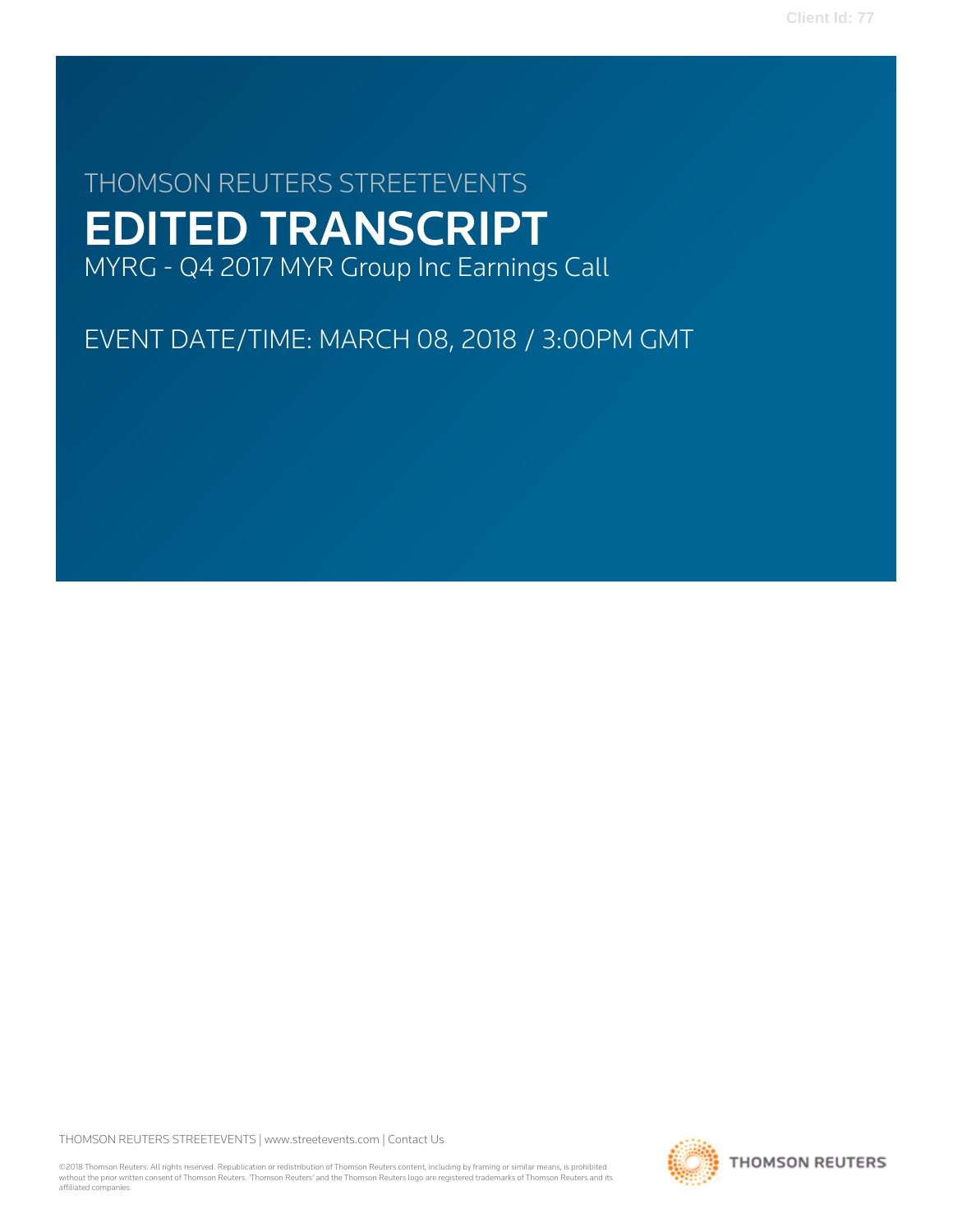# **CORPORATE PARTICIPANTS**

**[Betty R Johnson](#page-2-0)** MYR Group Inc. - CFO **[Jeffrey J. Waneka](#page-4-0)** MYR Group Inc. - Senior VP & COO of Commercial and Industrial **[Kristine Walczak](#page-1-0)** Dresner Corporate Services, Inc. - SVP of IR **[Richard S. Swartz](#page-2-1)** MYR Group Inc. - President & CEO **[Tod M. Cooper](#page-3-0)** MYR Group Inc. - Senior VP & COO of Transmission and Distribution

# **CONFERENCE CALL PARTICIPANTS**

**[Alexander John Rygiel](#page-7-0)** B. Riley FBR, Inc., Research Division - Analyst **[Jonathan Paul Braatz](#page-8-0)** Kansas City Capital Associates - Partner & Research Analyst **[Justin P. Hauke](#page-5-0)** Robert W. Baird & Co. Incorporated, Research Division - Senior Research Associate **[Noelle C. Dilts](#page-10-0)** Stifel, Nicolaus & Company, Incorporated, Research Division - VP and Analyst **[Tahira Afzal](#page-6-0)** KeyBanc Capital Markets Inc., Research Division - MD, Associate Director of Equity Research, and Equity Research Analyst

# **PRESENTATION**

#### **Operator**

Good day, ladies and gentlemen, and thank you for standing by. Welcome to the MYR Group Fourth Quarter 2017 Conference Call. At this time, all participants are in a listen-only mode. (Operator Instructions) And as a reminder, this conference is being recorded.

<span id="page-1-0"></span>Now I would like to welcome and turn the call to Ms. Kristine Walczak of Dresner Corporate Services. You may begin.

#### **Kristine Walczak** - Dresner Corporate Services, Inc. - SVP of IR

Thank you and good morning, everyone. I'd like to welcome you to the MYR Group conference call to discuss the company's fourth quarter and full year results for 2017. Joining us on today's call are Rick Swartz, President and Chief Executive Officer; Betty Johnson, Senior Vice President, Chief Financial Officer and Treasurer; Tod Cooper, Senior Vice President and Chief Operating Officer of MYR Group's Transmission and Distribution segment, and Jeff Waneka, Senior Vice President and Chief Operating Officer of MYR Group's Commercial and Industrial segment.

If you did not receive this morning's press release, please contact Dresner Corporate Services at 312-726-3600 and we will send you a copy, or go to MYR Group's website, where a copy is available under the Investor Relations tab. Also, a replay of today's call will be available until Thursday, March 15, 2018, at 11:59 PM Eastern Time by dialing 855-859-2056 or 404-537-3406 and entering conference ID 1639329.

Before we begin, I want to remind you that this discussion may contain forward-looking statements. Any such statements are based upon information available to MYR Group management as of this date and MYR Group assumes no obligation to update any such forward-looking statements. These forward-looking statements involve risks and uncertainties that could cause actual results to differ materially from the forward-looking statements. Accordingly, these statements are no guarantee of future performance. These risks and uncertainties are discussed in the company's Annual Report on Form 10-K for the year ended December 31, 2017, and in yesterday's press release. Certain non-GAAP financial information will be discussed on the call today. A reconciliation of this non-GAAP information to the most comparable GAAP measure is set forth in yesterday's press release.

With that said, let me turn the call over to Rick Swartz.

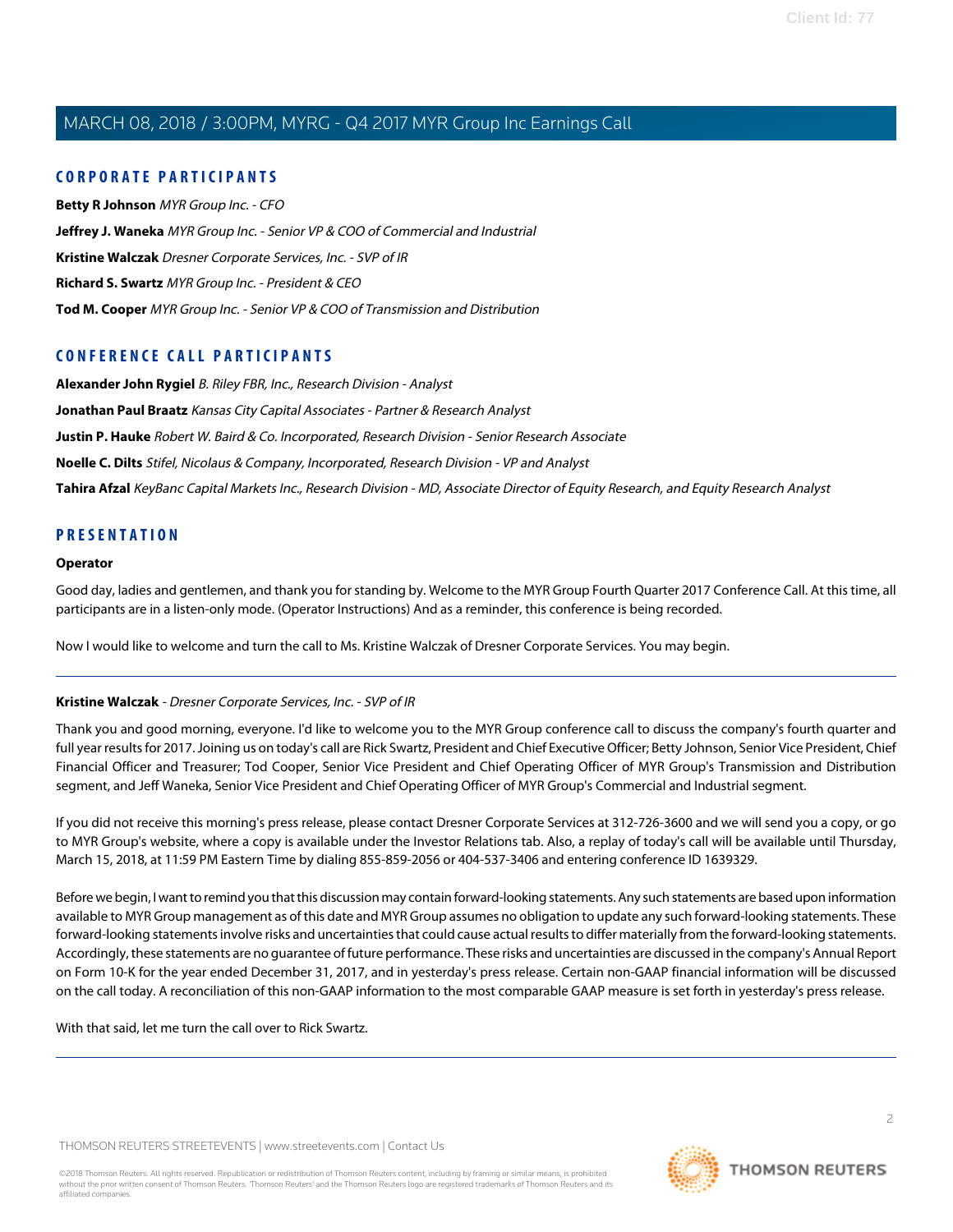## <span id="page-2-1"></span>**Richard S. Swartz** - MYR Group Inc. - President & CEO

Good morning, everyone. Welcome to our fourth quarter and full-year 2017 conference call to discuss financial and operational results. I'll begin our call today by providing a brief summary of the fourth quarter and full-year results, and then turn the call over to Betty Johnson, our Chief Financial Officer for a more detailed financial review. Following Betty's discussion, Tod Cooper and Jeff Waneka, our Chief Operating Officers for the -- our T&D and C&I segments will provide industry outlooks and discuss some of MYR Group's opportunities going forward. I will then conclude with some closing remarks and open the call up for your comments and questions.

Fourth quarter 2017 revenues came in strong at \$373.5 million, while backlog remained solid at \$679.1 million. Fourth quarter results continue to reflect the improved performance of some of our organic growth initiatives, as well as the substantial completion of 2 projects in the Midwest and 1 in Canada that negatively impacted our 2017 results.

In spite of the difficult start we had last year, 2017 revenue of \$1.4 billion was a record high for the third consecutive year. Our backlog demonstrates that our business model is a sound platform for sustainable growth and that we are meeting the needs of our established customers by providing superior value and to new customers as we expand our service offerings to a larger geographical footprint. Both our T&D and C&I segments are beginning to benefit from the organic growth initiatives we've established over the past few years. We are establishing a strong reputation for quality, safety, and performance in new markets by adding service offerings and developing business opportunities that reach a broader base of clients. Our T&D segment has seen a strong project mix of all types and sizes and recent electric utility announcements regarding planned capital investments in 2018 and beyond provide evidence that our existing and prospective clients plan to continue to invest heavily in the power grid assets. And while the performance of our C&I segment has benefited from a healthy business climate in the majority of our markets, it is also due in large part to the willingness to identify and embrace external trends in order to refine our specialized expertise and meet the needs of our customers.

Placing our clients' best interest at the core of everything we do is what ultimately determines our success. As a result of consistently anticipating client needs and providing innovative solutions, we have further strengthened our relationships and continue to work -- win work with our long-term clients. We are proud of our accomplishments, but know there is always work -- more work to be done. We continue to look for process improvement opportunities to enhance our productivity, to fully understand our customers' needs, and to make investments to further solidify and extend our brand, offering, and customer base.

<span id="page-2-0"></span>Now Betty will provide details on our fourth quarter and full-year 2017 financial results.

#### **Betty R Johnson** - MYR Group Inc. - CFO

Thank you, Rick and good morning everyone. On today's call, I will be reviewing our quarter-over-quarter results for the fourth quarter of 2017 as compared to the fourth quarter of 2016. Our fourth quarter 2017 revenues were \$373.5 million, matching our third quarter 2017 record high revenue. This represents a quarter-over-quarter increase of \$29.8 million or 8.7%. The increase was primarily due to increased spending from existing C&I customers, our acquisition of WPE in late 2016 and an increase in distribution projects, partially offset by decline in transmission projects. T&D revenues were \$227.9 million, a quarter-over-quarter decrease of 9.2%. The breakdown of T&D revenues were \$146.6 million for transmission and \$81.3 million for distribution. C&I revenues were \$145.6 million, a quarter-over-quarter increase of 57%.

Our gross margin was 9.9% in the fourth quarter of 2017 compared to 12.2% in the same period last year. The decrease in gross margin was largely due to lower margins on certain projects, due to weather, lower productivity, and increased subcontractor costs, as well as project delays and schedule extensions. Margins were also negatively impacted from significant revenue on a large transmission project that had lower than average margins due to a high mix of material and subcontractor costs, which tend to have lower margins than we expect when utilizing our own labor and equipment. Changes in our estimates of gross profit on certain projects resulted in gross margin decrease of 190 basis points in the fourth quarter of 2017, compared to a decrease of 20 basis points for the fourth quarter of 2016.

SG&A expenses were \$24 million, a \$2.8 million decrease quarter-over-quarter. The decrease was primarily due to lower bonus and profit sharing costs, partially offset by quarter-over-quarter increases in costs associated with our expansion into new geographic markets and higher payroll

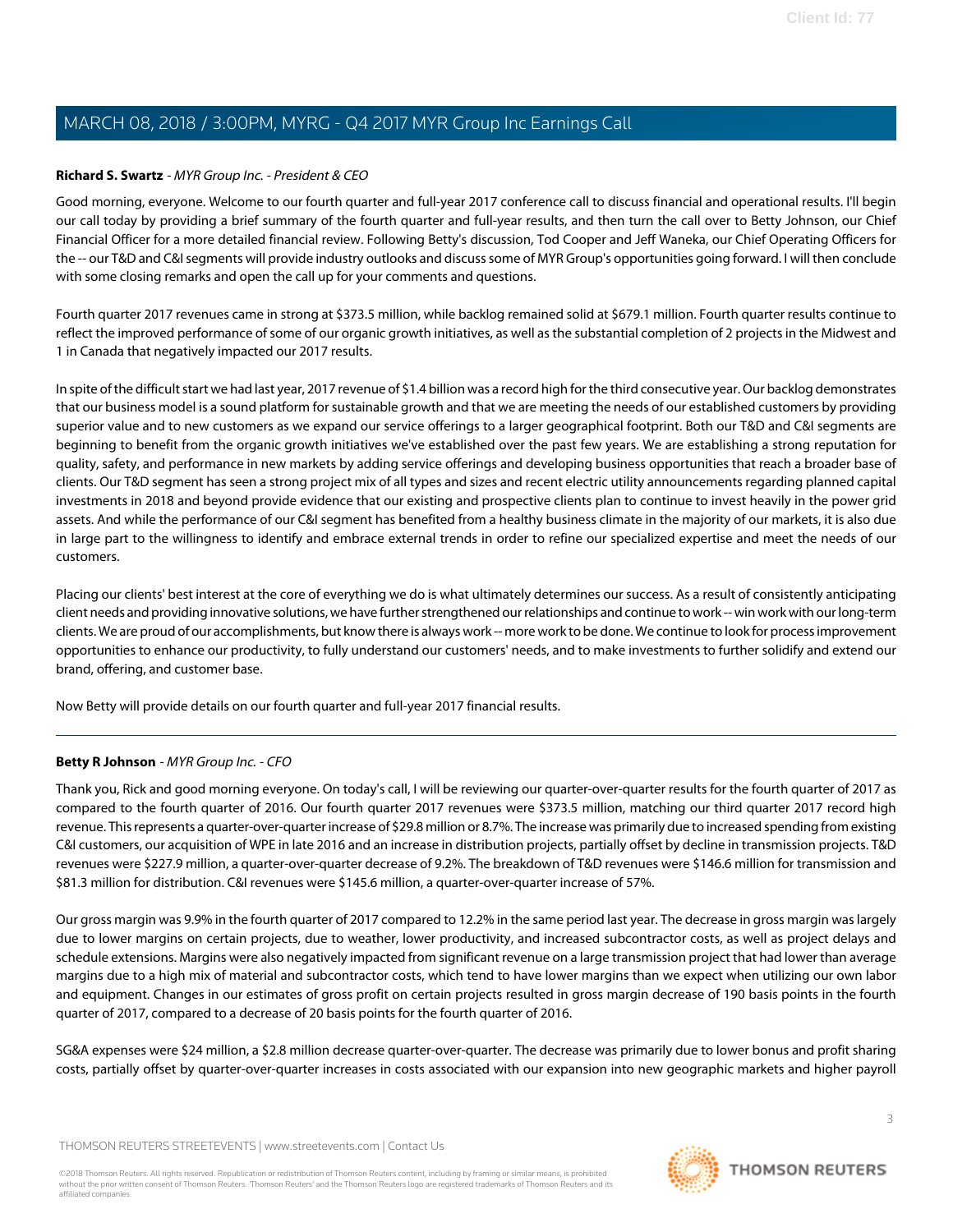costs to support operations. SG&A as a percentage of revenue decreased to 6.4% for the fourth quarter of 2017 from 7.8% in the fourth quarter of 2016.

Other expense was \$2.5 million in the fourth quarter of 2017 compared to \$1.2 million of other income in the fourth quarter of 2016. The increase in other expense was primarily due to year-over-year change in contingent consideration associated with the settlement of all amounts outstanding under the margin guarantee provision agreement with the prior owners of WPE. This settlement also eliminated any future contingent compensation consideration. We had an income tax benefit of \$2.9 million in the fourth quarter of 2017 compared to a \$8.1 million income tax provision for the same period last year. The fourth quarter income tax benefit was primarily due to the Tax Cuts and Jobs Act that resulted in the \$7.8 million tax benefit or \$0.47 per diluted share, primarily due to the revaluing of our net deferred tax liabilities to reflect the recently enacted 21% federal corporate tax rate. This income tax benefit was partially offset by our inability to utilize losses experienced in certain Canadian operations. Fourth quarter 2017 net income of \$13.6 million or \$0.82 per diluted share compared to \$7.8 million or \$0.48 per diluted share in the fourth quarter of 2016.

Total backlog at December 2017 was \$679.1 million consisting of \$333.1 million in the T&D segment and \$346 million in the C&I segment. This represents a decrease of 3.2% from last quarter. The previously announced Denver Central 70 Project was not included in our fourth quarter backlog. We expect this project to be added to backlog in the first quarter of 2018.

Turning to the December 2017 balance sheet, we had approximately \$5.3 million in cash; \$79 million of funded debt; \$150.1 million of availability under our credit facility. And working capital of \$191.2 million. In summary, we continue our strong -- our trend of strong revenues matching last quarter's record high level. We believe that the fundamental business and markets in which we participate are strong, and should support improved profitability going forward into 2018. We also believe our strong balance sheet and borrowing capacity are sufficient to support our working capital needs, funding requirements, equipment investment and future growth.

<span id="page-3-0"></span>I'll now turn the call over to Tod Cooper, who'll provide an overview and outlook of our transmission and distribution segment.

# **Tod M. Cooper** - MYR Group Inc. - Senior VP & COO of Transmission and Distribution

Thanks, Betty, and good morning everyone. Throughout 2017, our transmission and distribution segment bid and executed work on a wide range of projects, specifically small to mid-size opportunities, engineer, procure construct or EPC work and renewable projects were consistently strong, while our distribution business experienced a healthy rate of growth. In the latter half of the year, large project bid opportunities began to surface, a trend we expect to continue into 2018 and beyond. Although, we had 3 projects that negatively impacted our financial results in 2017, our operational improvements and depth of resources put us in a favorable position in the second half of the year.

Looking forward, we believe industry activity demonstrates that many of our clients are continuing to invest in their grid systems and new infrastructure to ensure system reliability, economic efficiency and the integration of renewable and natural gas generation. While we bid a large number of transmission projects in 2017, some of which are still under evaluation, we can announce the award of 2 mid-sized projects in Virginia for Dominion Energy, the Cunningham-Dooms 500kV transmission line and the Surry-Skiffes Creek 500kV transmission line. We've noticed momentum in bidding a project award activity related to wind facilities and expect the next 2 years to present increased opportunities for renewable energy projects. We are well poised to pursue these projects as developers try to take advantage of the tax credits as the deadline approaches. We are encouraged by news on transmission spending, which included several announcements by regional grid operators in the fourth quarter.

PJM, the grid operator for much of the Mid-Atlantic U.S., announced that their board has authorized \$1 billion in various electric transmission projects that will tackle efficiency issues, and further integration of renewable energy resources. Our clients who are members of PJM such as AEP, FirstEnergy and PSE&G will benefit from these projects, that should serve to upgrade the regional grid. In late 2017, MISO, the regional grid operator, for much of the Midwestern U.S., announced that their board approved a wide range of projects of various sizes as part of their 2017 Transmission Expansion Plan. Approval was granted for 353 transmission projects, representing an investment of \$2.6 billion across the region. We have a large regional presence within the MISO footprint serving member clients such as AEP, Ameren, Duke, ITC, MidAmerican Energy, Westar and Xcel Energy. Long-term client CenterPoint Energy announced approval by the Regional Transmission Council of Texas to move forward with their Freeport Master Plan Project, which consist of 2 new sub-stations and the 345kV transmission line to increase the reliability of Houston's electrical grid.

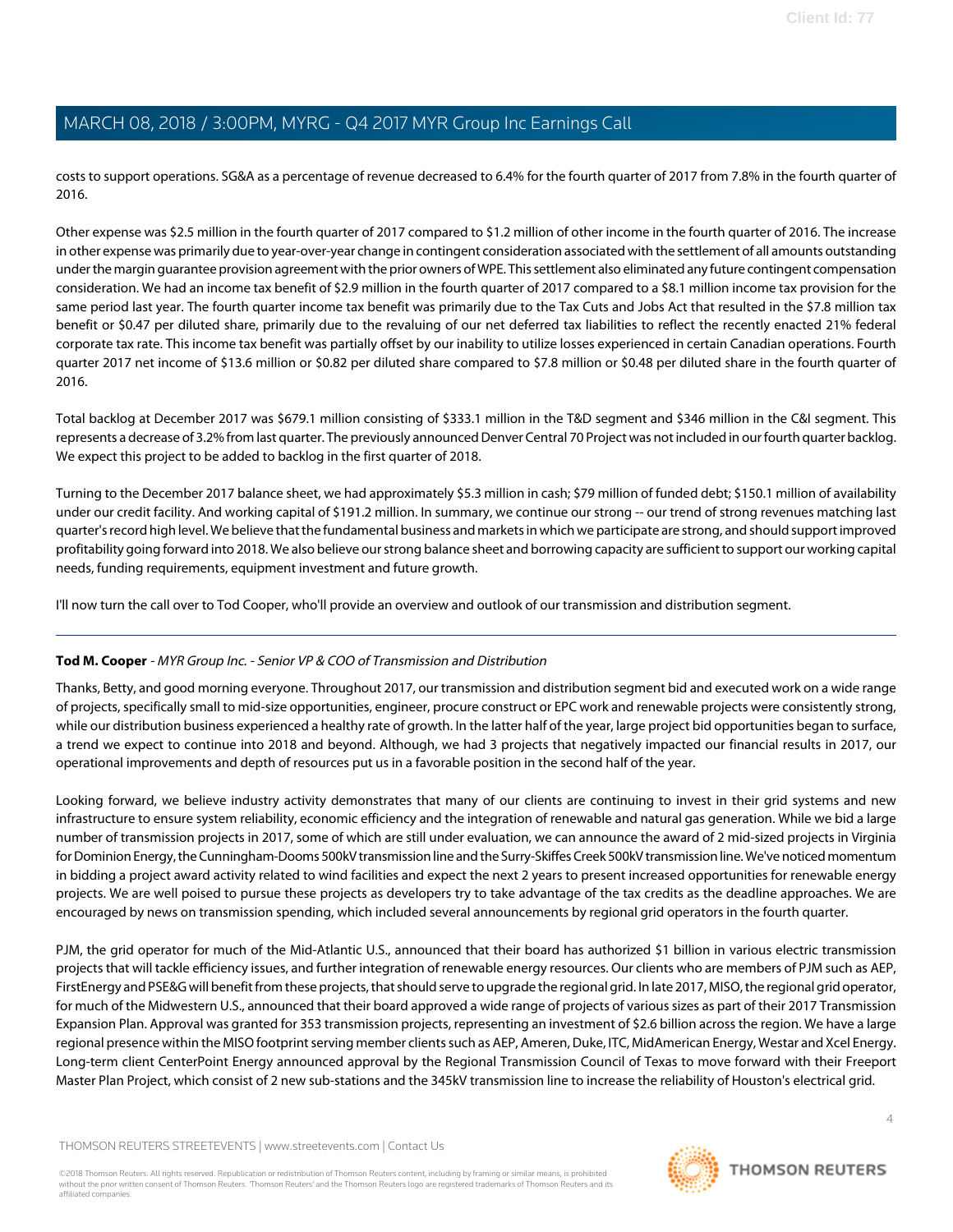This important project is included in CenterPoint's planned increase in capital spending from 2018 to 2022, which is expected to reach \$8.3 billion, an 18% increase over the previous 5-year budget. MYR Group has a strong presence in Texas and with working on the CenterPoint system. Our distribution work also gained momentum throughout 2017 and we continue to see improving demand for our services throughout the U.S. investments in both our legacy and organic operations position us well to support our clients' needs in this market segment. We continue to develop and expand a number of long-term distribution alliances and performance partnerships with clients throughout the U.S.

In the fourth quarter, we extended our distribution alliance with National Grid in the Northeast for 2 years and signed a 5-year master service agreement with Oncor for distribution work in Texas. With continued strength in the U.S. economy and the nation's housing sector along with needed upgrades for integrating distributed generation and overall system hardening, we remain positive on the outlook for MYR's distribution business.

In summary, we believe the T&D market holds tremendous opportunity for us as we continue to invest in our market leadership position and expand and develop our customer base. We will continue to raise the bar by devoting our energy and resources to doing what it takes for a successful future at MYR Group.

<span id="page-4-0"></span>I'll now turn the call over to Jeff Waneka, who will provide an overview and outlook of our commercial and industrial segment.

# **Jeffrey J. Waneka** - MYR Group Inc. - Senior VP & COO of Commercial and Industrial

Thanks, Tod. Good morning, everyone. As we entered 2017, our C&I group was focused on 2 main priorities to generate growth in both revenue and margins. In our legacy locations, we leveraged long-term relationships to secure quality projects; in our organic growth locations, we created an outreach program to demonstrate to potential clients our strength in pre-construction services and our commitment to being a value-added partner. We believe these actions enhanced our ability to achieve strong backlog growth throughout the year.

In 2018, our business unit leaders remain focused on our growth plan, which we expect will produce a platform for continued expansion this year and beyond. The acquisitions we have made over the past few years have expanded our footprint and led to exciting new opportunities across the U.S. and in Canada. I'd like to highlight some of the recent awards and share some prospective opportunities we see in 2018.

Healthcare provided substantial opportunity throughout 2017, as we received new contracts on multiple hospital expansions, the largest being a 190,000 square foot new building for Children's Hospital in Broomfield, Colorado. This is in addition to 2 other hospital expansions underway in Colorado Springs, a 280,000 square foot expansion to Children's Hospital and a 194,000 square foot expansion to St. Francis Hospital. We will also soon break ground on a new 280,000 square foot ambulatory care facility in downtown Denver. Healthcare facilities are some of the most complex buildings to construct and owners of these facilities understand the importance of selecting contractors with a specially trained work force. Due to our proven healthcare performance we are busy assisting clients with their budgeting needs for awards planned for 2018. Our transportation group experienced significant growth in 2017. And early in the year, our confidence in this market was reinforced as voters approved more than \$200 billion of long-term infrastructure investment mostly along the West Coast. In addition to backlog captured in 2017, we are in the final negotiations for the award of Colorado's largest transportation project, the \$1.2 billion Central 70 expansion of which our contract is in excess of \$100 million. When added to our backlog, this contract will push our C&I backlog to record levels. As we move through 2018 we will continue to add resource depth, educate our workforce on the latest technologies and expand our relationships, all of which will position us well as the Federal Government works toward a long overdue infrastructure spending bills. Notable sources are reporting increases in all phases of construction spending. The December Dodge index was up from November's reading, according to Dodge's Chief Economist, the industry is in the midst of a modest mature phase of expansion, a trend that should continue through 2018. In the manufacturing sector, we recently started construction on the Gateway Center a large satellite manufacturing facility for Lockheed Martin Corporation. Other MYR awards include a pharmaceutical facility for Agilent and a large expansion for a well-known semiconductor client in Arizona.

In the food and beverage industry we received awards for our food processing plant in Colorado and new brewing facilities in Vancouver, British Columbia. And finally, data centers throughout Western U.S. are in a state of rapid growth and expansion and we anticipate contracts will be awarded shortly on projects that have been in the development stage for the last few months. In order to capture our share of new opportunities, we will continue to stay abreast of new technologies, master our skills and refine our expertise in order to solidify our reputation as one of the few

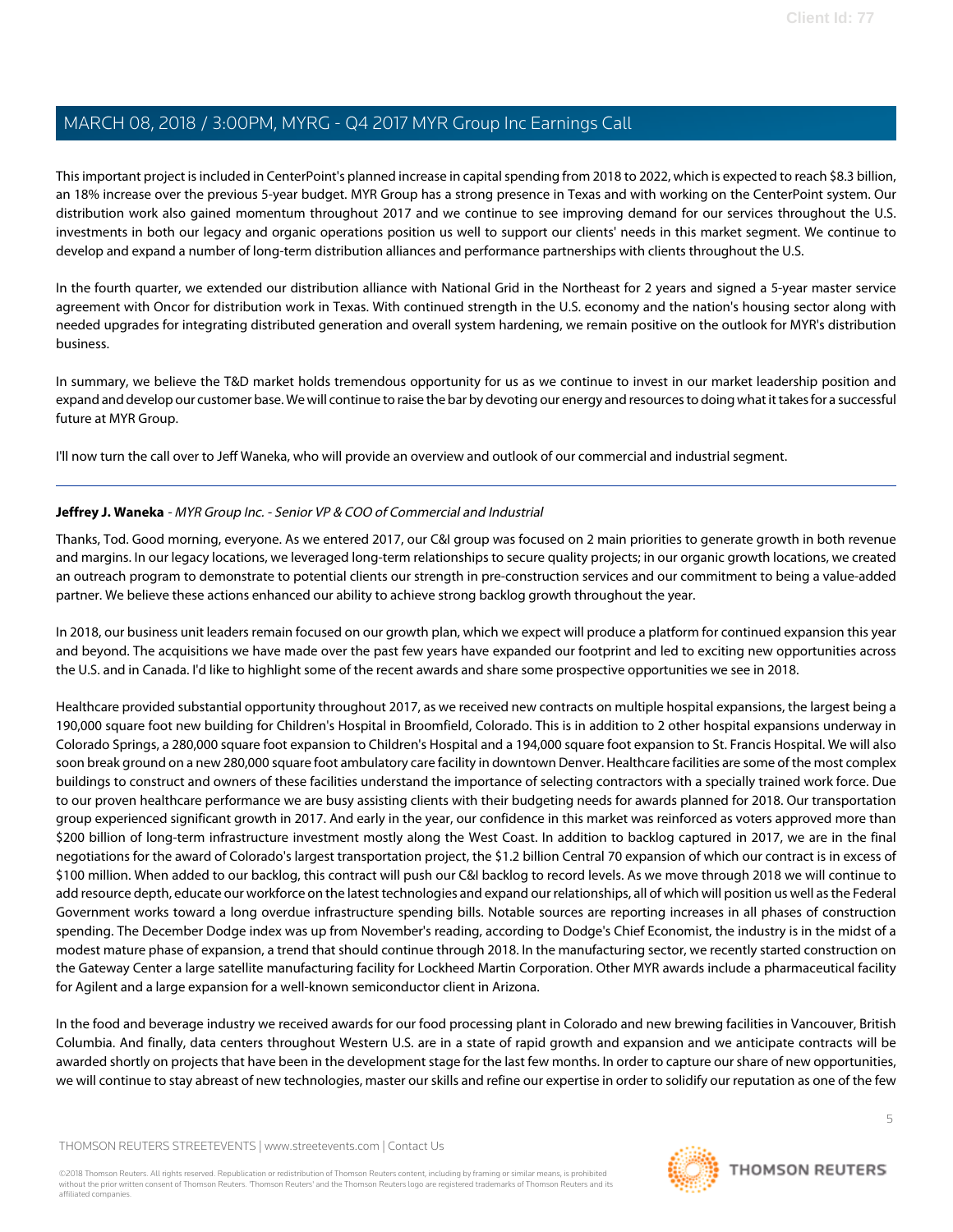contractors with the capabilities necessary for these highly complex projects. Looking ahead, we expect strong growth to continue in both our new and established markets and know that our core competencies in healthcare, transportation, data centers, commercial, industrial, aviation and manufacturing will position us well for future project awards.

Thanks everyone for your time today. I'll now turn the call back over to Rick, who'll provide us with some closing comments.

## **Richard S. Swartz** - MYR Group Inc. - President & CEO

Thank you for those updates Betty, Tod and Jeff. Our improved fourth quarter performance indicates that the actions we have taken are strengthening MYR Group's position as an industry leader and are helping us capture viable growth opportunities. In this healthy and active business climate, we believe our experience and reputation enable us to successfully execute all types and sizes of projects, compete effectively against existing and new competitors and most importantly serve the needs of our clients. We strive for continuous improvements of operational efficiencies to identify, recruit and develop top talent, ensure growth opportunities for all employees, perform work safely and responsibly and to be relentless in our understanding of our customers and meeting their needs. This past year's accomplishments are the combination of the efforts of our talented, smart, hardworking group and I take great pride in being part of this team. I'd like to close by extending a thank you to each and every customer for allowing us to serve you to our stockholders for your support and to MYR Group employees everywhere for your hard work, your ingenuity and your passion. To conclude on behalf of Betty, Tod, Jeff and myself, I sincerely thank you for joining us on the call today and I look forward to updating you on future calls.

Operator, we are now ready to open the call up for comments and questions.

# **QUESTIONS AND ANSWERS**

#### <span id="page-5-0"></span>**Operator**

(Operator Instructions) And our first question is from the line of Justin Hauke with Robert W Baird.

**Justin P. Hauke** - Robert W. Baird & Co. Incorporated, Research Division - Senior Research Associate

Thanks for taking my call here. I guess I wanted to ask a little bit about the gross margin adjustment, the 1.9 percentage point adjustment. Were those charges on the same problem projects that had impacted earlier in the year or were these new projects, I guess is the first part of that question.

#### **Richard S. Swartz** - MYR Group Inc. - President & CEO

Part of them were related to the projects that were, we identified in the first half of the year, that was probably a smaller percentage, may be that 20%, 25% range and then it's kind of split between our C&I and T&D, which --

with 1/3 of that being in our C&I component and 2/3 of that being in our Transmission & Distribution segment.

#### **Justin P. Hauke** - Robert W. Baird & Co. Incorporated, Research Division - Senior Research Associate

Okay. And then since those are new projects what's the percentage of completion on those? I mean is this going to be something that's going to be a lingering drag in the margins or are these mostly done projects?

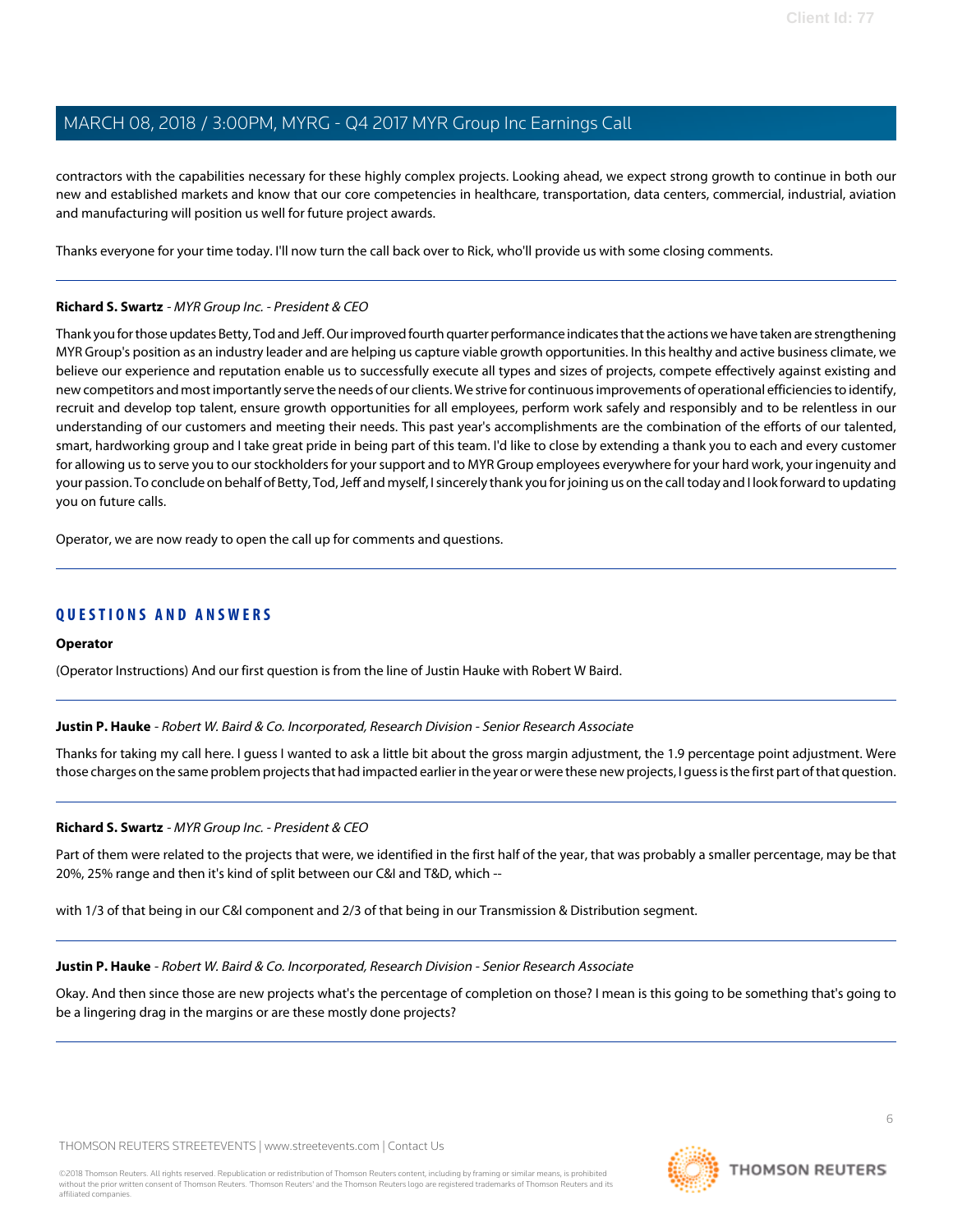## **Richard S. Swartz** - MYR Group Inc. - President & CEO

For the most part they are substantially complete projects, some of them do have pending changes in whether it's change orders or claims that we're going after. So hopefully that offsets a part of that loss in the future, but again we evaluate that on a monthly basis, on a quarterly basis and really try to assess our likelihood of collecting additional money on those jobs.

## **Justin P. Hauke** - Robert W. Baird & Co. Incorporated, Research Division - Senior Research Associate

Okay. I guess my second question is just kind of a broader capital allocation question. I'm going to ask it with a couple of parts. So first of all with tax reform what's the new tax rate you're assuming for 2018, and then with the incremental cash flow that you will, I would assume, get from that lower rate, how are you thinking about CapEx next year versus the buyback and do you want to maintain leverage at kind of this 1x rate that you are?

## **Betty R Johnson** - MYR Group Inc. - CFO

So for the tax rate going forward that 14% reduction in the rate overall, we should benefit from that offset by some of the -- we do have some deductions that go away. So we're going to benefit somewhere in that 10% to 12% range from our, from the normal statutory rate. As it relates to the cash that's freed up from the tax reform, I mean, overall, as you know MYR Group has got a very strong balance sheet and strong liquidity. When it comes to our capital spend we have not been limited on that capital spend. So we don't anticipate change from our philosophy just because of the tax reform. Obviously it's going to give us a nice benefit with 100% deduction and free up some cash flow. As it relates to our 3-pronged strategy we've always been able to invest in our acquisitions, organic growth and return to shareholders and don't expect much of a revision to that. I don't know if Rick you have any other thing to just add or...

# **Richard S. Swartz** - MYR Group Inc. - President & CEO

We constantly look at our CapEx spend. If some of these large projects come to be in 2018, we'll adjust our capital spend and spend accordingly. But we're -- we watch it and we're pretty careful with how we spend our money.

# **Betty R Johnson** - MYR Group Inc. - CFO

Yes. And when it comes to debt leverage we expect that to be right at -- the level that we're at today is a comfortable level and any free cash flow might reduce the debt, but we'll also be using the cash for any acquisitions or investments part of our strategy.

#### **Justin P. Hauke** - Robert W. Baird & Co. Incorporated, Research Division - Senior Research Associate

Okay. I'll jump back in maybe a little later but thank you for those.

#### <span id="page-6-0"></span>**Operator**

Our next question comes from the line of Tahira Afzal with KeyBanc.

#### **Tahira Afzal** - KeyBanc Capital Markets Inc., Research Division - MD, Associate Director of Equity Research, and Equity Research Analyst

I guess my first question is if you're looking at your aviation business in particular, the work I've done shows that that's a pretty long cycle maybe going up to 2023 even. Can you talk a bit more about what you're seeing there? Are there opportunities for you to gain market share there or should we assume this is growing in line with the market?

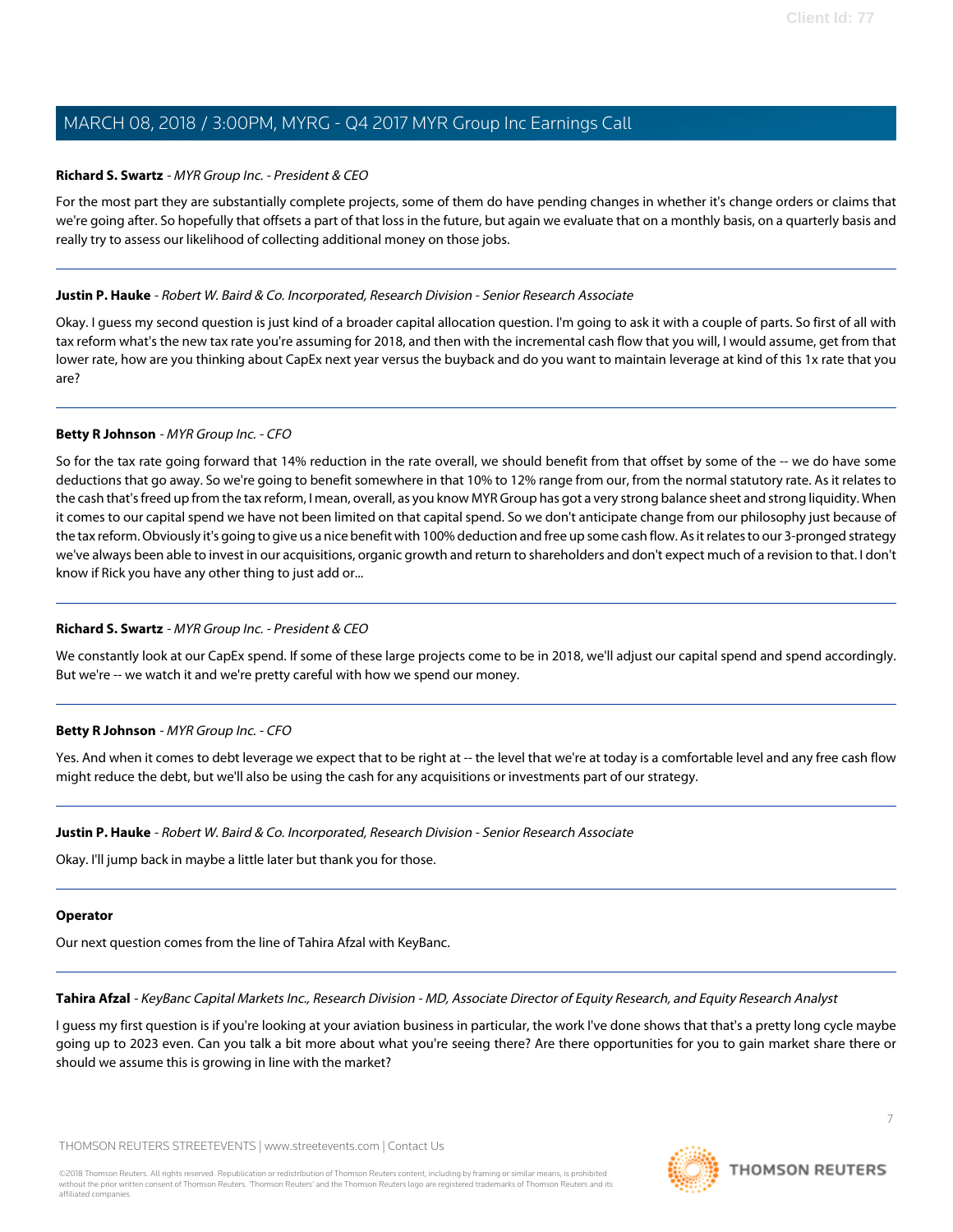## **Tod M. Cooper** - MYR Group Inc. - Senior VP & COO of Transmission and Distribution

Yes, we see the same projections that you do that there is quite a lot of activity. We have a few of our regions are very strong in aviation and positioned very well and we're working to spread that into other markets where we see those opportunities do exist. It's very specialized work. So it's not something that every contractor can chase but at the same time we have to figure out how to move the resources to those other areas and be positioned well to capitalize on that opportunity.

#### **Tahira Afzal** - KeyBanc Capital Markets Inc., Research Division - MD, Associate Director of Equity Research, and Equity Research Analyst

Got it. Again if you look at the C&I business as a whole, you said you continue to see strong growth. How would you frame strong growth for us, I mean, organically, can you grow this business in the high single-digit fairly comfortable this year and the next year?

## **Richard S. Swartz** - MYR Group Inc. - President & CEO

It's regional again. It really depends on the market and our position in that market, there are some where we believe that, that growth is going to continue at a rapid pace and others that there are some limiting factors, obviously, to our ability to grow at that pace. But I guess the good news is that we're in the right markets, where we're seeing the opportunities there. It's now our ability to build those relationships and those teams to be able to capture that work and execute it.

## **Tahira Afzal** - KeyBanc Capital Markets Inc., Research Division - MD, Associate Director of Equity Research, and Equity Research Analyst

And I guess last question and it's really regarding the margins, obviously, the fourth quarter were really okayish, showed your underlying earnings power, should we look at that gross margin of 7.5% or so really as a low-end book end at this point given the amount of bookings you are seeing in both your businesses? Or should we be taking some mix, procurement dilution into account as well?

#### **Tod M. Cooper** - MYR Group Inc. - Senior VP & COO of Transmission and Distribution

I think if you look at that value, we're always trying, I mean, it really depends what the market does [out about]. It varies from a geographic area to geographic area as we capture work. Some markets are a little tighter, some competition takes work cheaper than we're willing to take it. So when we look at that [trail], we try to get every penny we can out of the opportunities out there but that range that's there right now, I would say, hopefully we can better that. But I'd use that going as a benchmark.

#### <span id="page-7-0"></span>**Operator**

Our next question is from the line of Alex Rygiel with FBR.

# **Alexander John Rygiel** - B. Riley FBR, Inc., Research Division - Analyst

Rick or Tod, kind of follows up, I wanted to hear those questions but in the opening remarks, you referenced the T&D sector as having strong project mix, could you explain whether that was associated with your backlog today or your bid pipeline and how do you define a strong project?

#### **Richard S. Swartz** - MYR Group Inc. - President & CEO

I think it's a combination of all of that. It's what we're seeing from a bidding activity, it's what we're hearing and seeing from experts in the industry, and just from talking to our utility clients. I define a strong mix as seeing a healthy T&D market coupled with a healthy distribution market and

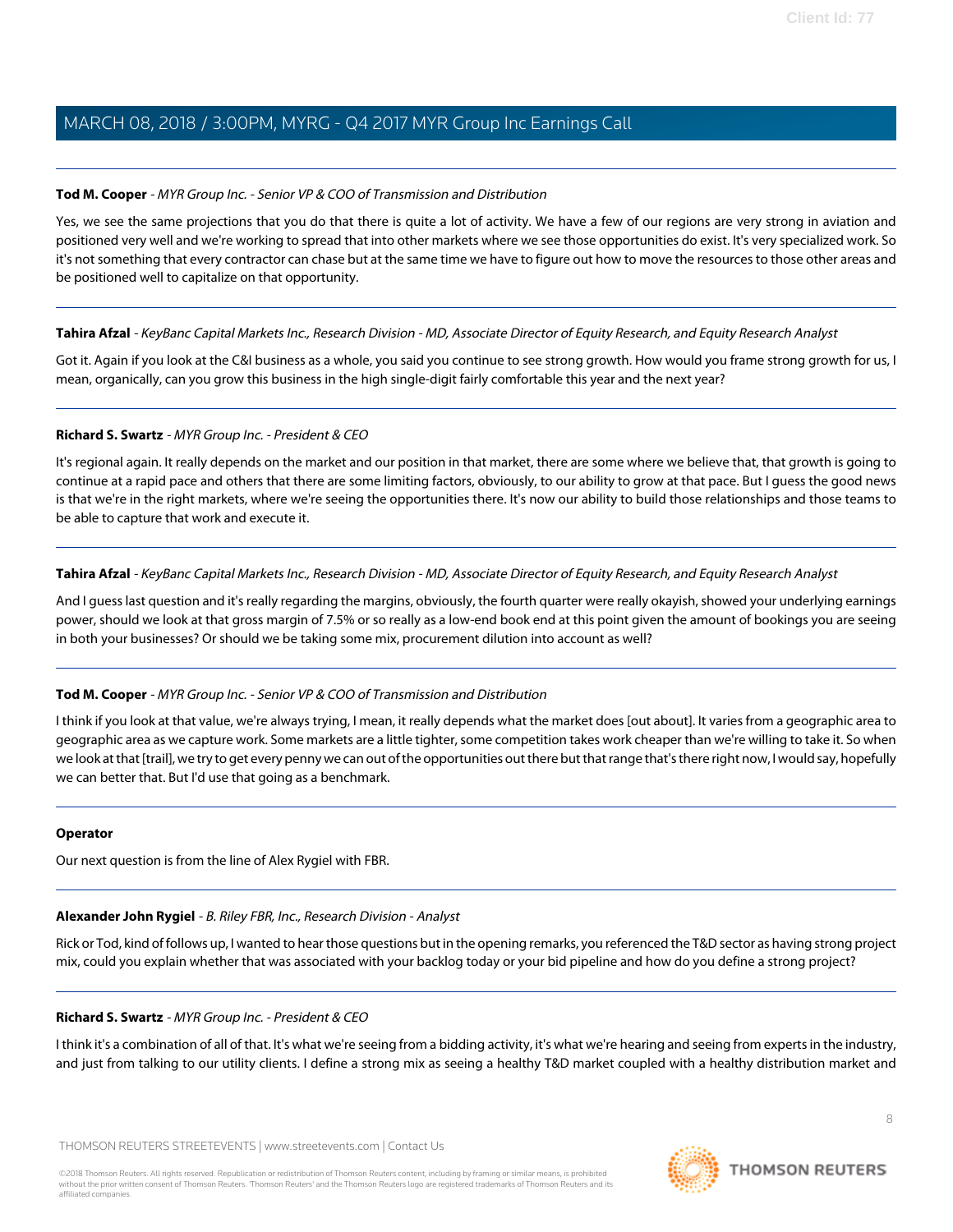substation work as well. And that's what we're seeing in many of our areas, while there's still a few that are lagging in the distribution segment. We are continuing to see opportunities increase as they spread across the country. But in the past, where we've seen maybe growth in 1 region or seeing a more consistent market throughout the U.S. at this point in time.

## **Alexander John Rygiel** - B. Riley FBR, Inc., Research Division - Analyst

And then coming back to the 1.9% gross margin impact from a number of different items, weather productivity, subcontractor cost and so on. Can you give us a few examples of some of the actions that have been taken to lessen these risks in the future?

## **Tod M. Cooper** - MYR Group Inc. - Senior VP & COO of Transmission and Distribution

Sure. Every project we finish, we do a complete lessons learned on it, we look at the issues that happen, sometimes whether it was weather productivity or new workforce or that type and we take that into our next estimates, including contractual language and try to get that changed where we can. There is an inherent risk with the business we do. You are not going to get all those factors covered in the future. So you try to put your best assessment. I've always said you can't take your worst example and bid your next project off of it, you'll never get any work. So we try to use a balanced approach of what we've learned from it, try to find different ways to manage our work, train our work force, do things to make us more productive. But at any given time, we've got thousands of jobs out there and there can be issues on a couple jobs and depending where that happens in the job cycle, whether it's the beginning or the end or how severe it is when you're up to the close out of a job, it can affect you as far as how we have to report it financially and we look at jobs every -- our people track it daily, we look at it from our standpoint every week, every month, every quarter and we really try to make sure that we identify the problems early and solve them, but we're not always able to.

## **Alexander John Rygiel** - B. Riley FBR, Inc., Research Division - Analyst

And lastly, are the Dominion jobs in backlog?

# **Richard S. Swartz** - MYR Group Inc. - President & CEO

Yes.

# <span id="page-8-0"></span>**Operator**

Our next question comes from the line of John Braatz with Kansas Capital.

# **Jonathan Paul Braatz** - Kansas City Capital Associates - Partner & Research Analyst

Rick, looking at your 10-K last night, pre-tax losses in Canada were about \$9 million. Can you talk a little bit about the outlook in Canada? Were those losses more project specific in the sense that there might have been execution issues, and are those projects finished? How does the outlook for Canada look in terms of reversing that loss?

# **Richard S. Swartz** - MYR Group Inc. - President & CEO

I think the outlook long term is good and let me add a little color to kind of what's happened during the quarter. Part of it was the WPE, we have identified that as a settlement. It was some legacy work that they had on their books when we bought them, we felt that was in as we went through the final negotiations of these projects with them and the owners, we felt that it was best to modify our purchase agreement with them in the end. So it took out future consideration for earn out, things like that, in the future and we made the adjustment on our books on that project -- with that company to reflect that within our purchase agreement. I think long term, it's beneficial to us to have that settled and behind us and now we

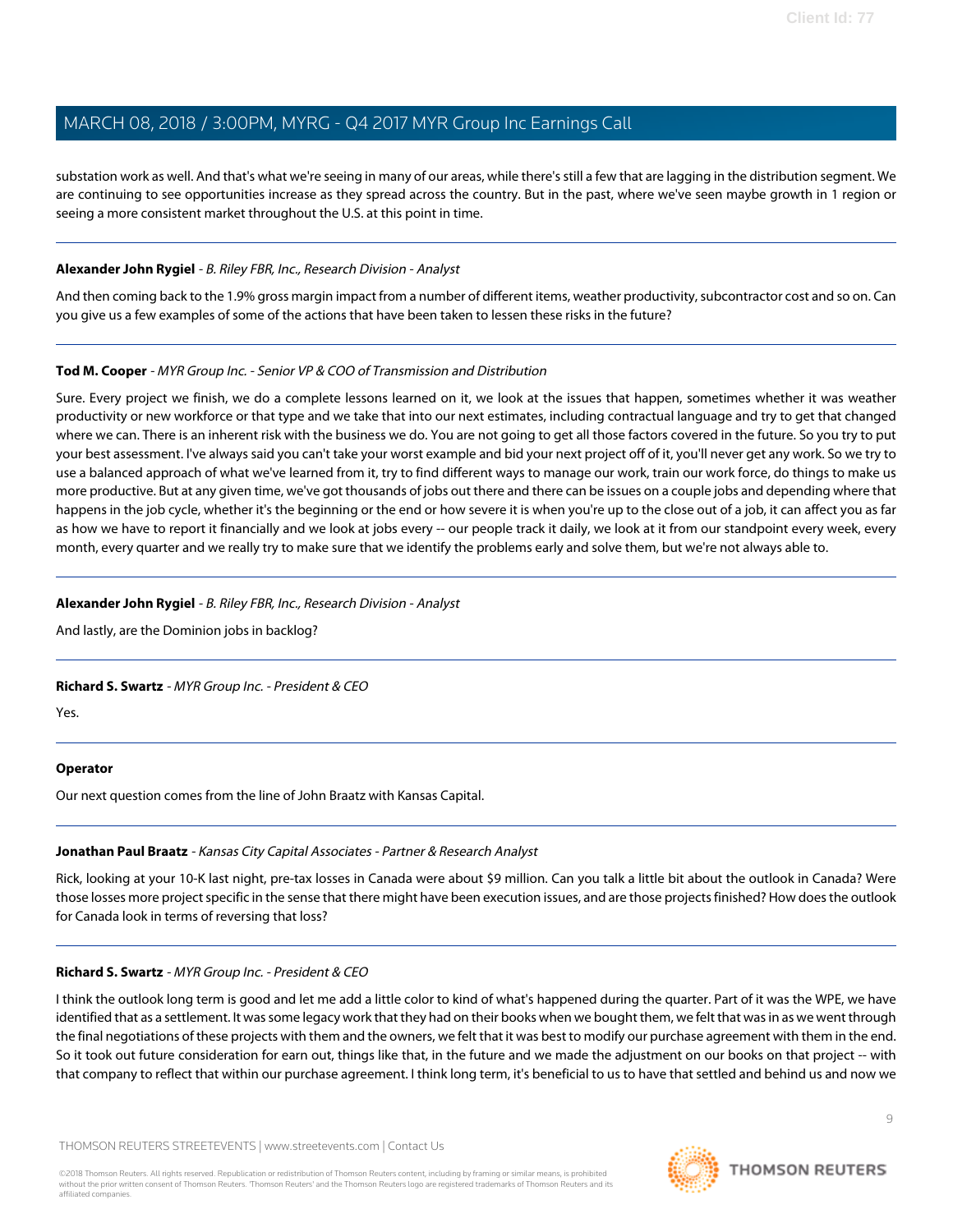can focus on growing and managing that business. When we look at the overall market in Canada in the area they perform in, on the C&I component primarily and a little bit of the substation market they serve, it's a strong market. So we see a lot of opportunity, it slowed down for a while, prior to us buying them but we knew long term it was the right investment to make and we still feel that way and we feel we have a good team in place up there. It doesn't mean that everything's perfect up there but it's like any other project or any other company. We manage it project by project and work with them to enhance the overall performance. And then the other one was the project in Canada, where we have the pending claim and we continue to negotiate that and work through that with the client, hopefully we reach settlement on that during 2018. But overall, positive on the Canadian market.

#### **Jonathan Paul Braatz** - Kansas City Capital Associates - Partner & Research Analyst

And then, Jeff, if I could ask you a question on the data center business, a lot of talk these days about hyper-scale data centers. How involved are you in that regard? And how does that -- development of hyper-scale data centers change the way you might be doing business in the data center industry?

## **Jeffrey J. Waneka** - MYR Group Inc. - Senior VP & COO of Commercial and Industrial

Yes, data centers are kind of in a constant state of evolution and clearly, we're dealing with clients who are studying a number of different sizes and scale of data centers. We think we're positioned well to be able to capitalize on that work. However, the data centers adapt great client relationships and so we're kind of out front looking at that business and making sure we're prepared for whichever direction it goes.

## **Jonathan Paul Braatz** - Kansas City Capital Associates - Partner & Research Analyst

How much sizable is a hyper-scale data center in terms of project work maybe for you versus the traditional, if there is such a thing as traditional, data center?

# **Jeffrey J. Waneka** - MYR Group Inc. - Senior VP & COO of Commercial and Industrial

Yes, gosh, I don't know if I can put that into words.

#### **Richard S. Swartz** - MYR Group Inc. - President & CEO

Yes, as we go through that -- I'll handle it. But I think every data center is unique based on the customers' need, we've got some that are small, some are additions to existing ones, we've got some new constructions and we've got clients that we continue to budget, and they all have various sizes and demands of what their data center does. So really there is not one size [to talk].

#### **Tod M. Cooper** - MYR Group Inc. - Senior VP & COO of Transmission and Distribution

Rick, I'd like to add in there, we're also seeing because of the potential of the autonomous [trading] vehicle, small data centers spread all over the place versus maybe some clients who want super-large data center. So there's such a mix out there that we see coming.

#### **Operator**

Our next question comes from the line of Noelle Dilts with Stifel.

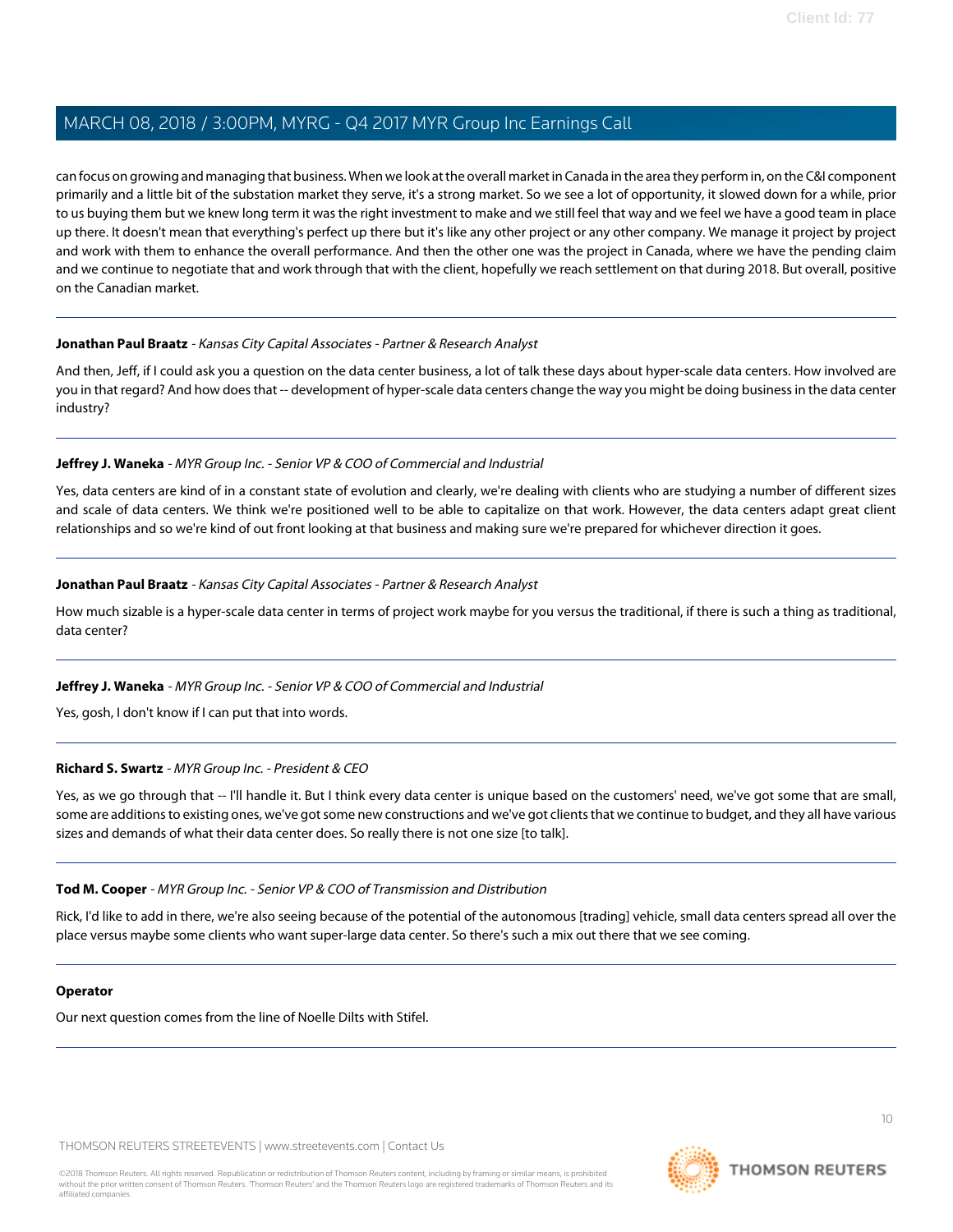## <span id="page-10-0"></span>**Noelle C. Dilts** - Stifel, Nicolaus & Company, Incorporated, Research Division - VP and Analyst

So I wanted to ask about tax reform in sort of a different way, how are you thinking about the impact of tax reform and bonus and depreciation - bonus depreciation on your customer base? So we've heard some commentary that it actually could increase capital expenditures out of the utilities, but then we did have AEP talking about, reducing 2020 CapEx a little bit. So just curious how you are thinking about that from a high-level perspective?

## **Jeffrey J. Waneka** - MYR Group Inc. - Senior VP & COO of Commercial and Industrial

Yes, I think, the tax reform for our clients is a little additive to them, but it doesn't change the fundamental reasons that the utility is spending money, or any given utility is spending money. Basically, reliability, aging infrastructure change of where the load is and none of that change --

changes. And on the C&I component I don't see it as a major driver, it's additive to it, but the need to upgrade hospitals, to build new data centers, --

again people are taking advantage of this and maybe spending a little more, but I don't see it as moving the needle completely. I think it's still based on the needs for these new projects and whether it's on the utility side or the C&I side.

## **Noelle C. Dilts** - Stifel, Nicolaus & Company, Incorporated, Research Division - VP and Analyst

Okay that makes sense. And then just with the proposed steel and aluminum tariffs, what are -- how are you currently thinking about the impact from those proposals?

# **Jeffrey J. Waneka** - MYR Group Inc. - Senior VP & COO of Commercial and Industrial

I think that's one of those -- those wait and see. I mean the cost component for the work we do, it will be affected by it. The clients will have to absorb that cost. But again it's something that that I don't see it as stopping any work that needs to be done. Again, these projects need to be done, there is reliability issues, there is aging infrastructure, I don't see that these new tariffs affecting that greatly at this point.

**Noelle C. Dilts** - Stifel, Nicolaus & Company, Incorporated, Research Division - VP and Analyst

That makes lot of sense.

#### **Operator**

(Operator Instructions) And we have a follow-up from Tahira Afzal with KeyBanc.

**Tahira Afzal** - KeyBanc Capital Markets Inc., Research Division - MD, Associate Director of Equity Research, and Equity Research Analyst

Sorry to hit you with a similar question as what I posed before. But you said we should continue to use the original bookings for your gross margin on an aggregate basis. But I just wanted to be clear on what the bookings were. Your gross margin has been as high as 14% and we're kind of close to the bottom of that end range right now. So would love any kind of color you could provide on that, so I'm not modeling something that's too crazy out there.

#### **Betty R Johnson** - MYR Group Inc. - CFO

Can you first clarify, because when you are talking up 7.5% earlier, I was thinking of operating margin. Right now you are talking about gross margin.

THOMSON REUTERS STREETEVENTS | [www.streetevents.com](http://www.streetevents.com) | [Contact Us](http://www010.streetevents.com/contact.asp)

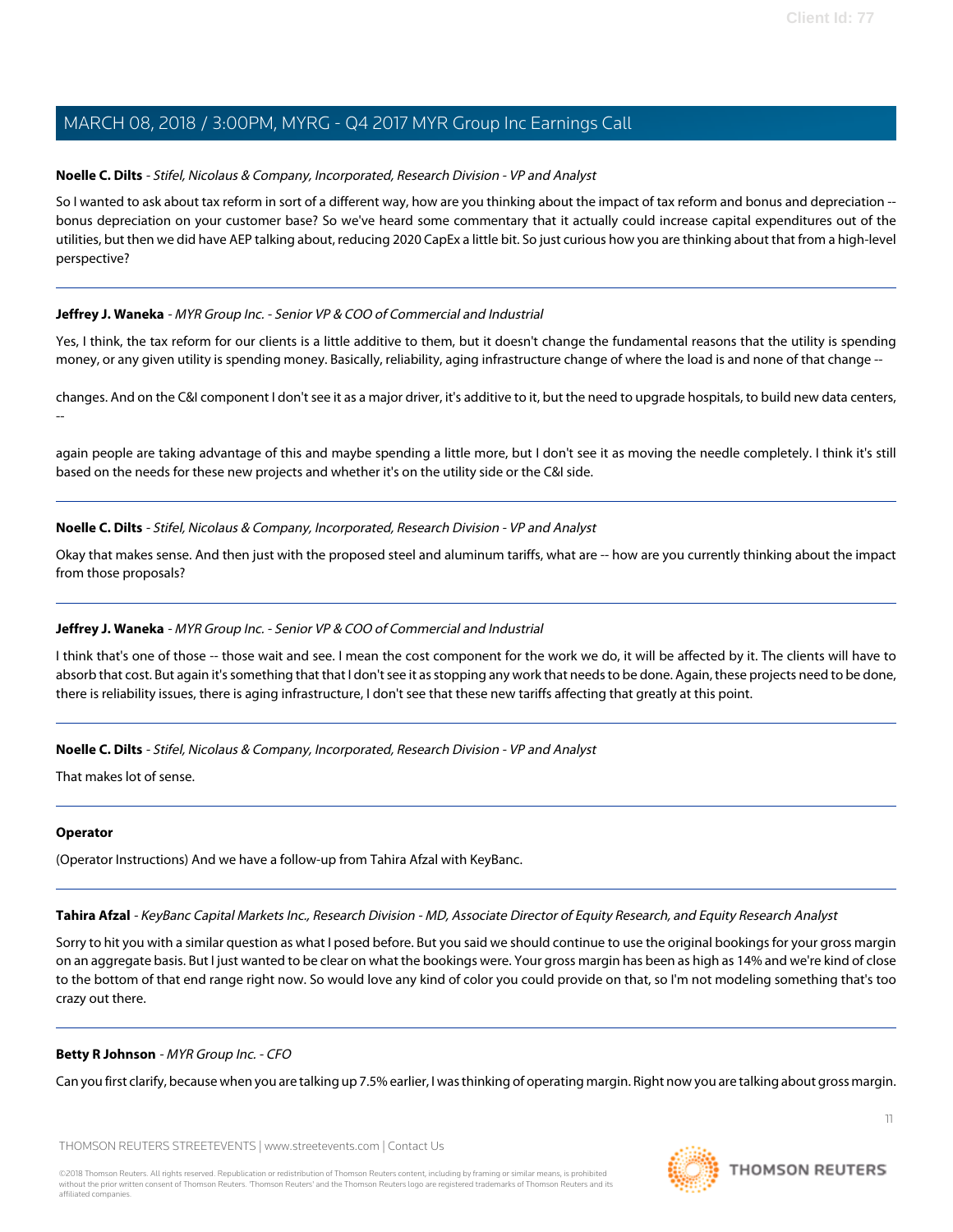#### **Tahira Afzal** - KeyBanc Capital Markets Inc., Research Division - MD, Associate Director of Equity Research, and Equity Research Analyst

Yes, I was actually -- that was about -- yes, so that was about the operating margin for T&D at that point, where we've seen obviously a lot more volatility, Betty. So anything to clarify, so I'm not building 12% margins from T&D and maybe perhaps the easier way to frame it is where your aggregate gross margins and perhaps moving your operating margins.

## **Richard S. Swartz** - MYR Group Inc. - President & CEO

And again, Tahira, we don't give guidance, but if you really go back what I can tell you is, our backlog as far as percentages that we've carried T&D and where I see those margins come in over time haven't really changed. If you carve out kind of 2011-'12 time frame and then average it from there, and look at our average margins those pending some of the operational issues we've had, those bookings remain good that you've probably used in the past within your models. That's probably about as much as I can give. I've not seen a big increase in margins nor am I seeing a decrease, so I'm seeing that average margin on both our C&I and T&D side remain about the same as where it's been as a historical average.

## **Tahira Afzal** - KeyBanc Capital Markets Inc., Research Division - MD, Associate Director of Equity Research, and Equity Research Analyst

I mean, that will put you at probably the trough, right, on the T&D side from what you are saying and with fairly considerable upside if you're right and you are seeing another secular cycle?

## **Richard S. Swartz** - MYR Group Inc. - President & CEO

And then it comes down to the execution issues and things where you'd pick up additional projects from the weather impact [action] things like that. So you've got the history with our company. We try to give the puts and takes every quarter and that's how we -- that's how the information we provide, so I'd use that.

# **Betty R Johnson** - MYR Group Inc. - CFO

Yes, keep in mind the significant uptake just as long as you are keeping -- taking out those 14% margins from back in 2014.

#### **Tahira Afzal** - KeyBanc Capital Markets Inc., Research Division - MD, Associate Director of Equity Research, and Equity Research Analyst

But, why would I do that, I guess? Why would -- I mean it seems like the cycle potentially died into those levels, not that I should be building those, but is that -- is there a slight chance we could see there again?

#### **Richard S. Swartz** - MYR Group Inc. - President & CEO

I mean, we hope to see that again, but again that was favorable closeouts. I mean, some of that going back in that time was favorable closeout on some projects. [Things have] benefited us and as we said the long -- the large projects, though we see a lot of activity there, we're still not seeing the trend where they're being released today. So I think you hear that from every one of our competitors. Very positive out there. We're doing a lot of budgeting where we're doing it, but those projects are not being released today. But there is a need, they're going to build them. It's just -it's not -- it's not if they build them, it's when they build them.

**Tahira Afzal** - KeyBanc Capital Markets Inc., Research Division - MD, Associate Director of Equity Research, and Equity Research Analyst

Got it. This is very helpful.